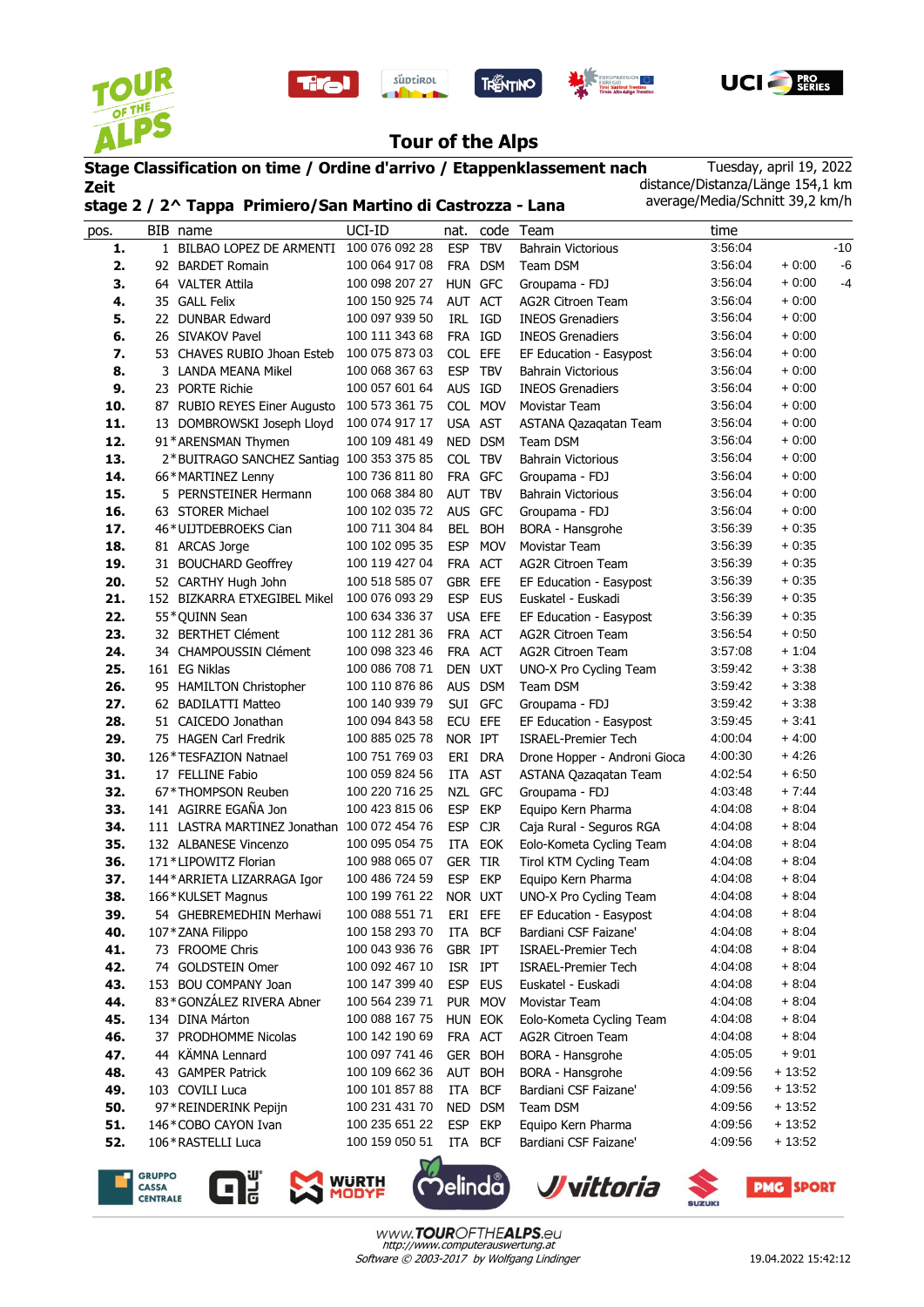| Tour of the Alps |                                                           |                                  |                    |            |                                                      |                    |                      | $\overline{2}$ |
|------------------|-----------------------------------------------------------|----------------------------------|--------------------|------------|------------------------------------------------------|--------------------|----------------------|----------------|
| 53.              | 45 PALZER Anton                                           | 101 133 963 17                   |                    | GER BOH    | BORA - Hansgrohe                                     | 4:09:56            | $+13:52$             |                |
| 54.              | 156*IRIBAR JAUREGI Unai                                   | 100 157 100 41                   | <b>ESP</b>         | <b>EUS</b> | Euskatel - Euskadi                                   | 4:09:56            | $+13:52$             |                |
| 55.              | 123 BISOLTI Alessandro                                    | 100 053 909 58                   | ITA                | <b>DRA</b> | Drone Hopper - Androni Gioca                         | 4:09:56            | $+13:52$             |                |
| 56.              | 86 ROJAS José                                             | 100 029 109 90                   | <b>ESP</b>         | <b>MOV</b> | <b>Movistar Team</b>                                 | 4:09:56            | $+13:52$             |                |
| 57.              | 122 BAIS Mattia                                           | 100 138 797 71                   | <b>ITA</b>         | <b>DRA</b> | Drone Hopper - Androni Gioca                         | 4:09:56            | $+13:52$             |                |
| 58.              | 147 LOPEZ CARAVACA Jordi                                  | 100 111 531 62                   | <b>ESP</b>         | <b>EKP</b> | Equipo Kern Pharma                                   | 4:09:56            | $+13:52$             |                |
| 59.              | 85*HOLLMANN Juri                                          | 100 109 776 53                   | <b>GER</b>         | <b>MOV</b> | Movistar Team                                        | 4:09:56            | $+13:52$             |                |
| 60.              | 42 FABBRO Matteo                                          | 100 090 959 54                   | <b>ITA</b>         | <b>BOH</b> | BORA - Hansgrohe                                     | 4:09:56            | $+13:52$             |                |
| 61.              | 131 BAIS Davide                                           | 100 151 318 79                   | <b>ITA</b>         | <b>EOK</b> | Eolo-Kometa Cycling Team                             | 4:09:56            | $+13:52$             |                |
| 62.              | 125 RAVANELLI Simone                                      | 100 100 869 70                   | ITA                | <b>DRA</b> | Drone Hopper - Androni Gioca                         | 4:09:56            | $+13:52$             |                |
| 63.              | 21 AMADOR Andrey                                          | 100 034 739 94                   | CRC IGD            |            | <b>INEOS Grenadiers</b>                              | 4:09:56            | $+13:52$             |                |
| 64.              | 135 RAVASI Edward                                         | 100 097 036 20                   | ITA                | <b>EOK</b> | Eolo-Kometa Cycling Team                             | 4:09:56            | $+13:52$             |                |
| 65.              | 6*ZAMBANINI Edoardo                                       | 100 300 493 68                   | ITA                | <b>TBV</b> | <b>Bahrain Victorious</b>                            | 4:09:56            | $+13:52$             |                |
| 66.              | 93 * BRENNER Marco                                        | 100 363 549 74                   |                    | GER DSM    | Team DSM                                             | 4:09:56            | $+13:52$             |                |
| 67.              | 115*PIRA PARADA Yesid                                     | 101 012 300 89                   | COL CJR            |            | Caja Rural - Seguros RGA                             | 4:09:56            | + 13:52              |                |
| 68.              | 25 RIVERA VARGAS Brandon S                                | 100 088 627 50                   | COL IGD            |            | <b>INEOS Grenadiers</b>                              | 4:09:56            | $+13:52$             |                |
| 69.              | 27 SWIFT Ben                                              | 100 045 633 27                   | GBR IGD            |            | <b>INEOS Grenadiers</b>                              | 4:09:56            | $+13:52$             |                |
| 70.              | 47 ZWIEHOFF Ben                                           | 100 077 062 28                   | GER BOH            |            | BORA - Hansgrohe                                     | 4:09:56            | $+13:52$             |                |
| 71.              | 24 PUCCIO Salvatore                                       | 100 055 878 87                   | ITA                | IGD        | <b>INEOS Grenadiers</b>                              | 4:09:56            | $+13:52$             |                |
| 72.              | 82 BARTA William                                          | 100 100 895 96                   | USA                | <b>MOV</b> | Movistar Team                                        | 4:09:56            | $+13:52$             |                |
| 73.              | 145 PARRA CUERDA Jose Felix                               | 100 149 459 63                   | <b>ESP</b>         | <b>EKP</b> | Equipo Kern Pharma                                   | 4:09:56            | $+13:52$             |                |
| 74.              | 164*HOLTER Ådne                                           | 100 204 339 41                   | NOR UXT            |            | UNO-X Pro Cycling Team                               | 4:09:56            | $+13:52$             |                |
| 75.              | 133*FETTER Erik                                           | 100 236 030 13                   | HUN EOK            |            | Eolo-Kometa Cycling Team                             | 4:09:56            | $+13:52$             |                |
| 76.              | 11 LOPEZ MORENO Miguel Ang                                | 100 097 634 36                   | COL AST            |            | ASTANA Qazaqatan Team                                | 4:09:56            | $+13:52$             |                |
| 77.              | 16 PRONSKIY Vadim                                         | 100 150 845 91                   | KAZ AST            |            | ASTANA Qazaqatan Team                                | 4:09:56            | $+13:52$             |                |
| 78.              | 14 HENAO GOMEZ Sebastian                                  | 100 079 968 24                   | COL AST            |            | ASTANA Qazaqatan Team                                | 4:09:56            | $+13:52$             |                |
| 79.              | 12 DE LA CRUZ MELGAREJO Da                                | 100 071 758 59                   | <b>ESP</b>         | <b>AST</b> | ASTANA Qazaqatan Team                                | 4:09:56            | $+13:52$             |                |
| 80.              | 113 CEPEDA Jefferson                                      | 100 096 889 67                   | <b>ECU</b>         | <b>CJR</b> | Caja Rural - Seguros RGA                             | 4:09:56            | + 13:52              |                |
| 81.              | 155 ETXEBERRIA ZAFRA Asier                                | 100 424 787 08                   | <b>ESP</b>         | <b>EUS</b> | Euskatel - Euskadi                                   | 4:09:56            | $+13:52$             |                |
| 82.              | 143 ARAIZ MICHEL Sergio                                   | 100 424 284 87                   | <b>ESP</b>         | <b>EKP</b> | Equipo Kern Pharma                                   | 4:09:56            | + 13:52              |                |
| 83.              | 77 PICCOLI James                                          | 100 519 942 06                   | CAN IPT            |            | <b>ISRAEL-Premier Tech</b>                           | 4:09:56            | $+13:52$             |                |
| 84.              | 174*VACEK Karel                                           | 100 347 256 77                   | CZE TIR            |            | Tirol KTM Cycling Team                               | 4:09:56            | + 13:52              |                |
| 85.              | 172*ENGELHARDT Felix                                      | 100 363 511 36                   | <b>GER TIR</b>     |            | Tirol KTM Cycling Team                               | 4:09:56            | + 13:52              |                |
| 86.              | 61 PINOT Thibaut                                          | 100 064 737 22                   | FRA                | <b>GFC</b> | Groupama - FDJ                                       | 4:09:56            | $+13:52$             |                |
| 87.              | 36 HÄNNINEN Jaakko                                        | 100 094 197 91                   | FIN                | <b>ACT</b> | AG2R Citroen Team                                    | 4:12:55            | $+16.51$             |                |
| 88.              | 167 ABRAHAMSEN Jonas                                      | 100 086 594 54                   | NOR UXT            |            | UNO-X Pro Cycling Team                               | 4:12:55            | $+16.51$             |                |
| 89.              | 15 NATAROV Yuriy                                          | 100 098 181 01                   | KAZ AST            |            | ASTANA Qazaqatan Team                                | 4:12:55            | $+16.51$             |                |
| 90.              | 154 CUADRADO RUIZ DE GAUNA                                | 100 417 032 13                   | <b>ESP</b>         | <b>EUS</b> | Euskatel - Euskadi                                   | 4:12:55            | $+16:51$             |                |
| 91               | 104 * FL GOUZI Omar                                       | 100 159 207 14                   | <b>ITA</b>         | <b>BCF</b> | Bardiani CSF Faizane'                                | 4:12:55            | $+16.51$             |                |
| 92.              | 114 JOHNSTON Calum                                        | 100 159 028 29                   | GBR CJR            |            | Caja Rural - Seguros RGA                             | 4:12:55            | + 16:51              |                |
| 93.              | 173*MCLAIN Logan                                          | 100 634 766 79                   | USA TIR            |            | Tirol KTM Cycling Team                               | 4:12:55            | $+16.51$             |                |
| 94.              | 76 NIZZOLO Giacomo                                        | 100 058 761 60                   | ITA IPT            |            | <b>ISRAEL-Premier Tech</b>                           | 4:12:55            | $+16:51$             |                |
| 95.              | 101 BATTAGLIN Enrico                                      | 100 054 674 47                   | ITA BCF            |            | Bardiani CSF Faizane'                                | 4:12:55            | $+16:51$             |                |
| 96.              | 33 CALMEJANE Lilian                                       | 100 088 951 83                   | FRA ACT            |            | <b>AG2R Citroen Team</b><br>Euskatel - Euskadi       | 4:12:55            | $+16:51$             |                |
| 97.              | 151 BALLARIN MANSO Iker                                   | 100 423 806 94<br>100 159 053 54 | <b>ESP</b>         | <b>EUS</b> |                                                      | 4:12:55<br>4:12:55 | $+16:51$<br>$+16:51$ |                |
| 98.<br>99.       | 163*URIANSTAD Martin Bugge<br>102 CAÑAVERAL VARGAS Johnat | 100 098 730 65                   | NOR UXT<br>COL BCF |            | UNO-X Pro Cycling Team<br>Bardiani CSF Faizane'      | 4:12:55            | $+16:51$             |                |
| 100.             | 112 AMEZQUETA MORENO Julen                                | 100 100 426 15                   | <b>ESP</b>         | <b>CJR</b> | Caja Rural - Seguros RGA                             | 4:12:55            | $+16:51$             |                |
| 101.             | 96*POOLE Max                                              | 100 592 337 39                   |                    | GBR DSM    | Team DSM                                             | 4:12:55            | $+16:51$             |                |
| 102.             | 4 NOVAK Domen                                             | 100 093 724 06                   | SLO TBV            |            | <b>Bahrain Victorious</b>                            | 4:12:55            | $+16:51$             |                |
| 103.             | 157 ITURRIA SEGUROLA Mikel                                | 100 087 485 72                   | <b>ESP</b>         | <b>EUS</b> | Euskatel - Euskadi                                   | 4:12:55            | $+16:51$             |                |
| 104.             | 127 ZARDINI Edoardo                                       | 100 056 581 14                   |                    | ITA DRA    | Drone Hopper - Androni Gioca                         | 4:12:55            | $+16:51$             |                |
| 105.             | 162 TRÆEN Torstein                                        | 100 098 935 76                   | NOR UXT            |            | UNO-X Pro Cycling Team                               | 4:12:55            | $+16:51$             |                |
| 106.             | 165 KULSET Sindre                                         | 100 199 955 22                   | NOR UXT            |            | UNO-X Pro Cycling Team                               | 4:12:55            | $+16:51$             |                |
| 107.             | 176*ROSNER Linus                                          | 100 490 391 40                   | GER TIR            |            | Tirol KTM Cycling Team                               | 4:15:48            | $+19:44$             |                |
| 108.             | 177*HÖRANDTNER Moritz                                     | 100 772 511 84                   | AUT TIR            |            | Tirol KTM Cycling Team                               | 4:15:48            | $+19:44$             |                |
| 109.             | 137 VIEGAS Daniel                                         | 100 107 838 55                   | POR EOK            |            | Eolo-Kometa Cycling Team                             | 4:15:48            | $+19:44$             |                |
| 110.             | 84*RANGEL COSTA Vinicius                                  | 100 531 285 00                   |                    | BRA MOV    | Movistar Team                                        | 4:15:48            | + 19:44              |                |
| 111.             | 175*ZANGERLE Emanuel                                      | 100 351 264 11                   | AUT TIR            |            | Tirol KTM Cycling Team                               | 4:15:48            | $+19:44$             |                |
| 112.             | 142*MENDEZ NOREÑA Daniel Ale 100 354 252 89               |                                  | COL EKP            |            | Equipo Kern Pharma                                   | 4:16:19            | $+20:15$             |                |
|                  |                                                           |                                  |                    |            | Finishing deadline/Tempo massimo/Karenzzeit: 4:24:24 |                    |                      |                |





 $\mathbf{\hat{D}}$ elinda *J* vittoria  $\zeta$